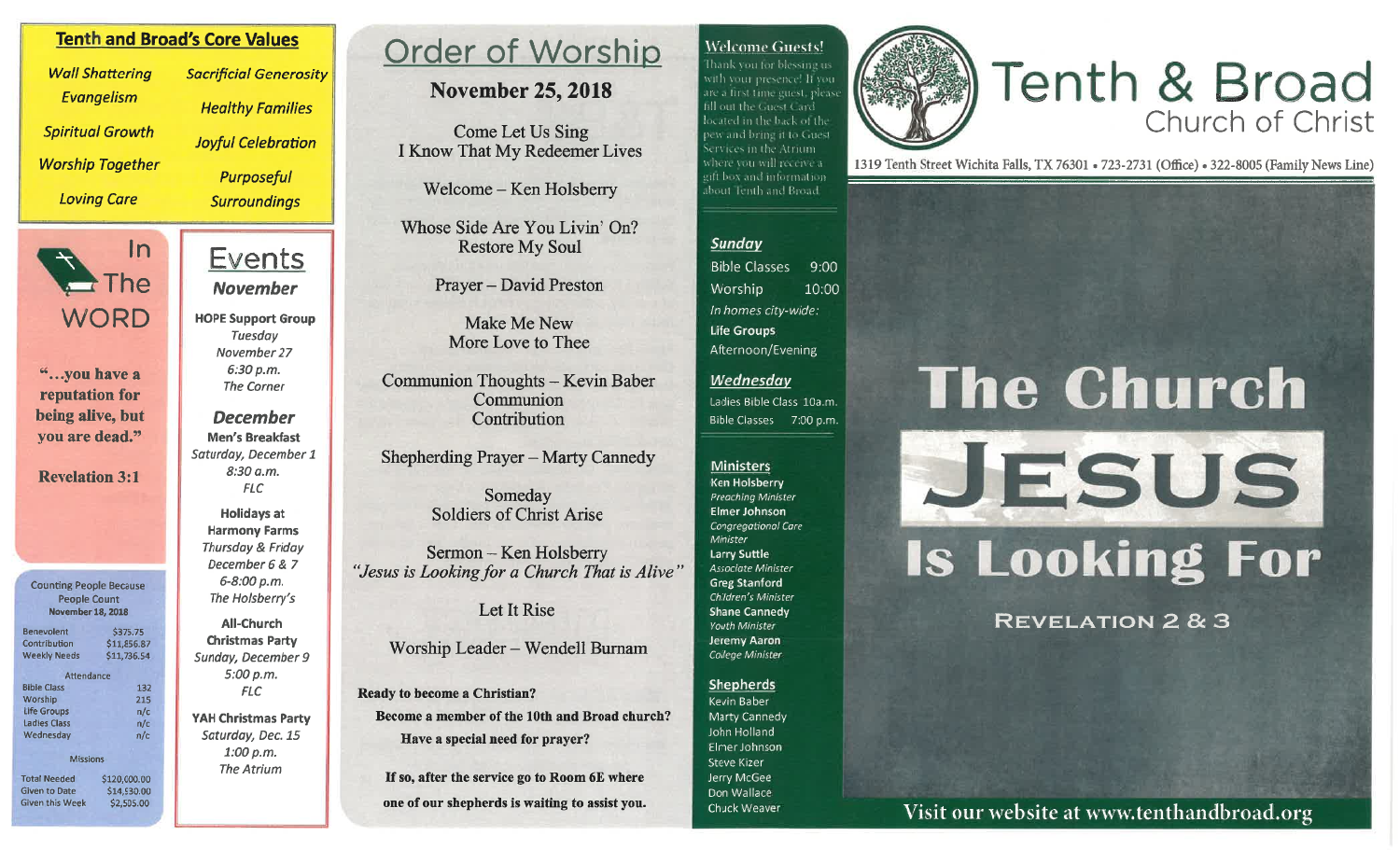## **Family News**



**The Men's Ministry is having it's final breakfast of the year this Saturday, December 1 at 8:30 a.m. in the FLC. John Honig will finish his series on Leadership. The menu is pancakes, bacon, sausage and eggs. Help is needed to prepare the pancakes. All men are invited!** 

**New Winter Quarter Classes will begin next Sunday. The Sunday morning adult classes and Wednesday evening Equipping classes are listed on the back of your bulletin insert. These classes are great opportunities to "grow in the grace and knowledge of our Lord and Savior Jesus Christ." (2 Peter 3:18}** 

#### **"Holidays at Harmony Farms"**

**will be Thursday and Friday, December 6 & 7 from 6-8:00 p.m. at the Holsberry's! This is a come and go open house where you can enjoy holiday treats and have fun with T&B friends and family. So make plans now to come out one of these evenings!** 

**Congratulations to Shane Cannedy who received a Distinguished Alumni Award from the College of Biblical Studies at Oklahoma Christian in Youth Ministry a few weeks ago. We are proud of you!** 

*Attendance Cards: Please fill out your attendance cards (visitors and members) when services begin this morning, and put them in the contribution plates as they are passed.* 



**Welcome back to Rocky and Alicia Griffin!** 

**There will be an LTC Sign-up/Kick-off Party on Saturday, December 15 at 5:30 p.m. in the Youth Building. This is for any 3rd-12th grader and parents, and anyone interested in coaching this year. Practices will begin in January!** 



**For Kids Today: Preschool Station, our 2-PreK children's church and Kid Zone, our K-4th grade children's church will not be meeting today.** 

**MAGI Boxes: For the last few years T & B has participated in the MAGI Box program which provides Christmas boxes to impoverished children around the world. We have a limited number of boxes available in the Atrium if you would like to fill a MAGI box this year. There are printed instructions and also an instructional video on our website.** *Boxes need to be filled and returned by Sunday, December 9 at the latest.*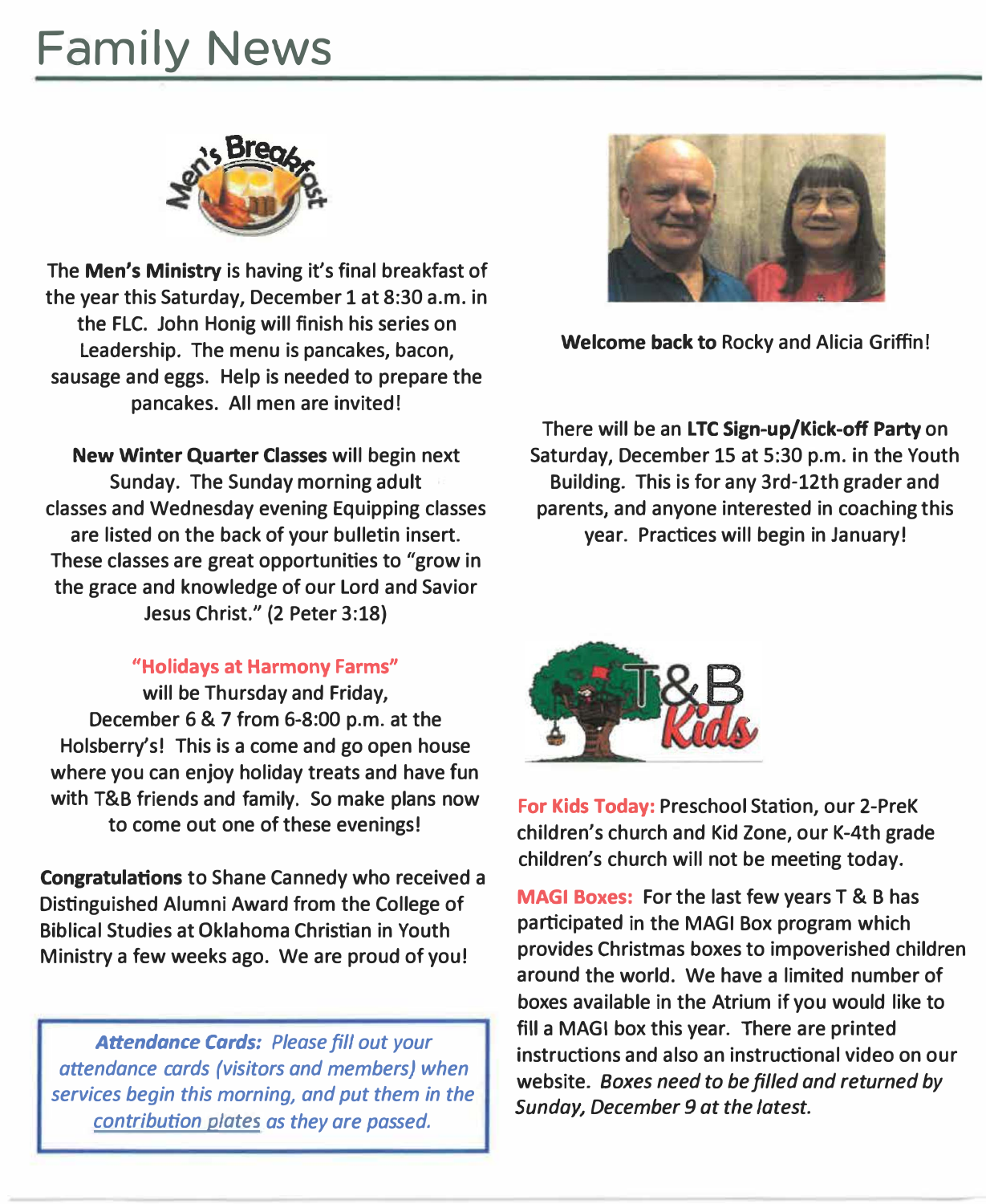

**Tonight: We will meet in our youth small groups from 5:45-7:15 p.m. Both groups will meet at the Cannedy's tonight. Supper will be provided.** 

**Wednesday night: We will meet in the youth building this Wednesday, November 28, for a time of worship and looking at what it means to follow Jesus. Hope to see you there!** 

**Youth Christmas Party: Our youth group Christmas party will be the evening of Sunday, December 2. We will eat supper together and play games. Every person needs to bring a wrapped gift costing no more than \$10 for the tree game. More details to be announced.** 

**Winterfest: On January 18-20, we will travel to Arlington, Texas for Winterfest, a large youth gathering filled with uplifting worship, encouraging speakers, and fun entertainment. Cost is \$80 per person plus the cost of three meals. Sign up in the youth room. Adult sponsors needed.** 



*There will be no Sunday Supper at 6:00 this evening due to the Holiday.* 

*We meet every Wednesday night at 8:00p.m.*  for our devotional time together.



## **Fall Quarter Schedule**

## *Sunday Morning Classes*

*"God's Indwelling Spirit"* 

**Young Adults in FLC 6E Jeremy Aaron, teacher** 

**30's-50's in FLC 3W Jeff Stambaugh, teacher** 

**50's-60's+ in FLC lW Larry Suttle, teacher** 

**All Welcome Class, for any age Open Area of FLC, Steve Kizer, teacher** 

## *Wednesday Evening Equipping Classes*

Election Reflection- $\equiv$ FLC 1W Ken Holsberry, teacher

Women's Video Class-FLC 4-5E Stephanie Skelton, facilitator

Men's Public Speaking Class-FLC 3W Larry Suttle, teacher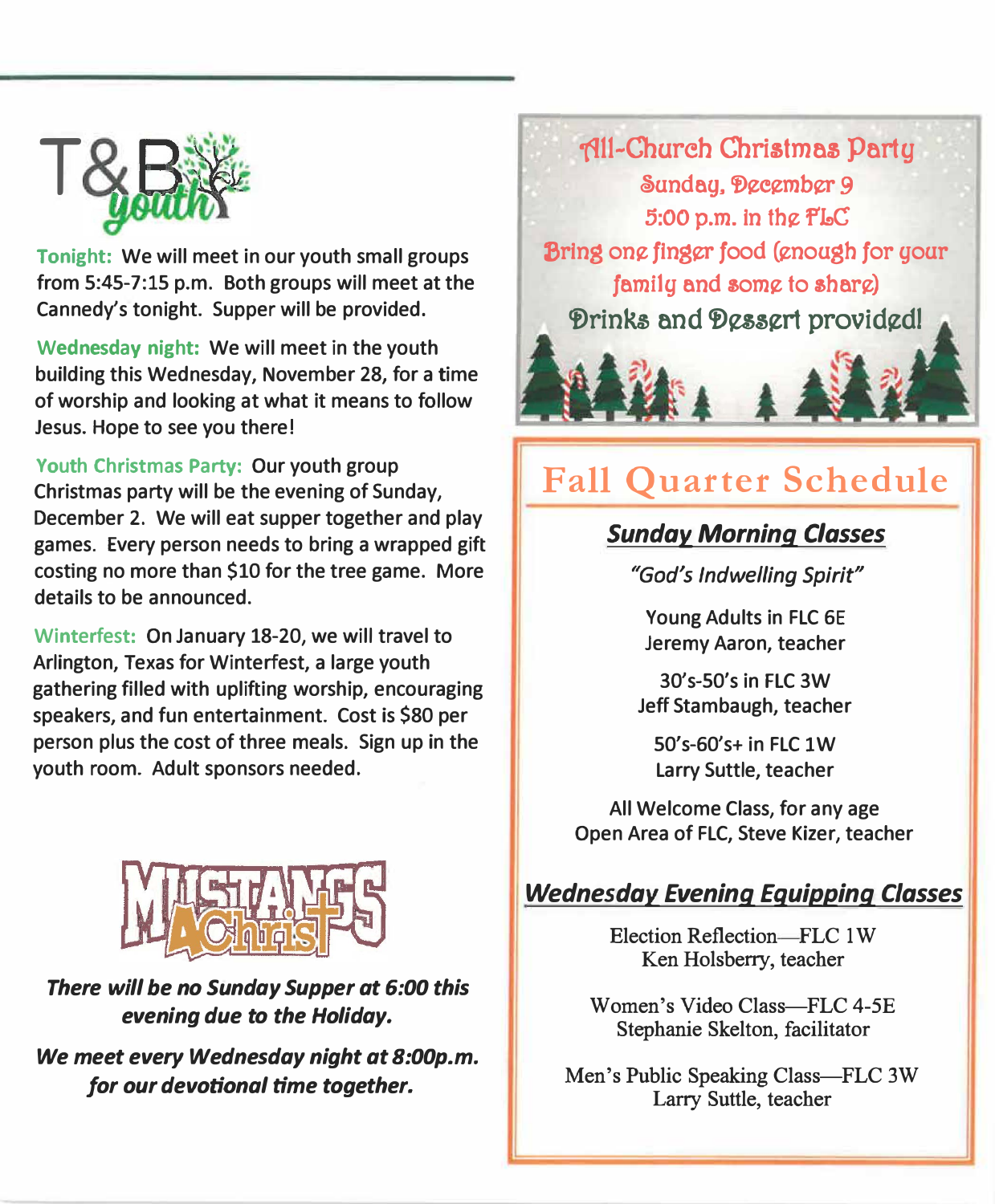## **Tenth and Broad's Core Values**

**Wall Shattering** Evangelism **Spiritual Growth Worship Together Loving Care** 

 $ln$  $\rightarrow$  The **WORD** 

"...you have a reputation for being alive, but you are dead."

**Revelation 3:1** 

**Counting People Because** People Count **November 18, 2018** 

| <b>Benevolent</b>    | \$375.75     |
|----------------------|--------------|
| Contribution         | \$11,856.87  |
| <b>Weekly Needs</b>  | \$11,736.54  |
| Attendance           |              |
| <b>Bible Class</b>   | 132          |
| Worship              | 215          |
| <b>Life Groups</b>   | n/c          |
| <b>Ladies Class</b>  | n/c          |
| Wednesdav            | n/c          |
| <b>Missions</b>      |              |
|                      |              |
| <b>Total Needed</b>  | \$120,000.00 |
| <b>Given to Date</b> | \$14,930.00  |

\$2,505.00

**Given this Week** 

**Sacrificial Generosity Healthy Families Jovful Celebration Purposeful Surroundings** 

## Events **November**

**HOPE Support Group** Tuesdav November 27  $6:30 p.m.$ **The Corner** 

**December Men's Breakfast** Saturday, December 1  $8:30 a.m.$ **FLC** 

**Holidays at Harmony Farms Thursday & Friday** December 6 & 7 6-8:00 p.m. The Holsberry's

**All-Church Christmas Party** Sunday, December 9  $5:00 p.m.$  $FLC$ 

**YAH Christmas Party** Saturday, Dec. 15  $1:00 p.m.$ **The Atrium** 

## **Order of Worship**

## **November 25, 2018**

Come Let Us Sing **I Know That My Redeemer Lives** 

Welcome - Ken Holsberry

Whose Side Are You Livin' On? **Restore My Soul** 

**Prayer – David Preston** 

Make Me New More Love to Thee

**Communion Thoughts - Kevin Baber** Communion Contribution

Shepherding Prayer - Marty Cannedy

Someday **Soldiers of Christ Arise** 

Sermon – Ken Holsberry "Jesus is Looking for a Church That is Alive"

Let It Rise

## Worship Leader - Wendell Burnam

**Ready to become a Christian?** Become a member of the 10th and Broad church? Have a special need for prayer?

If so, after the service go to Room 6E where one of our shepherds is waiting to assist you.